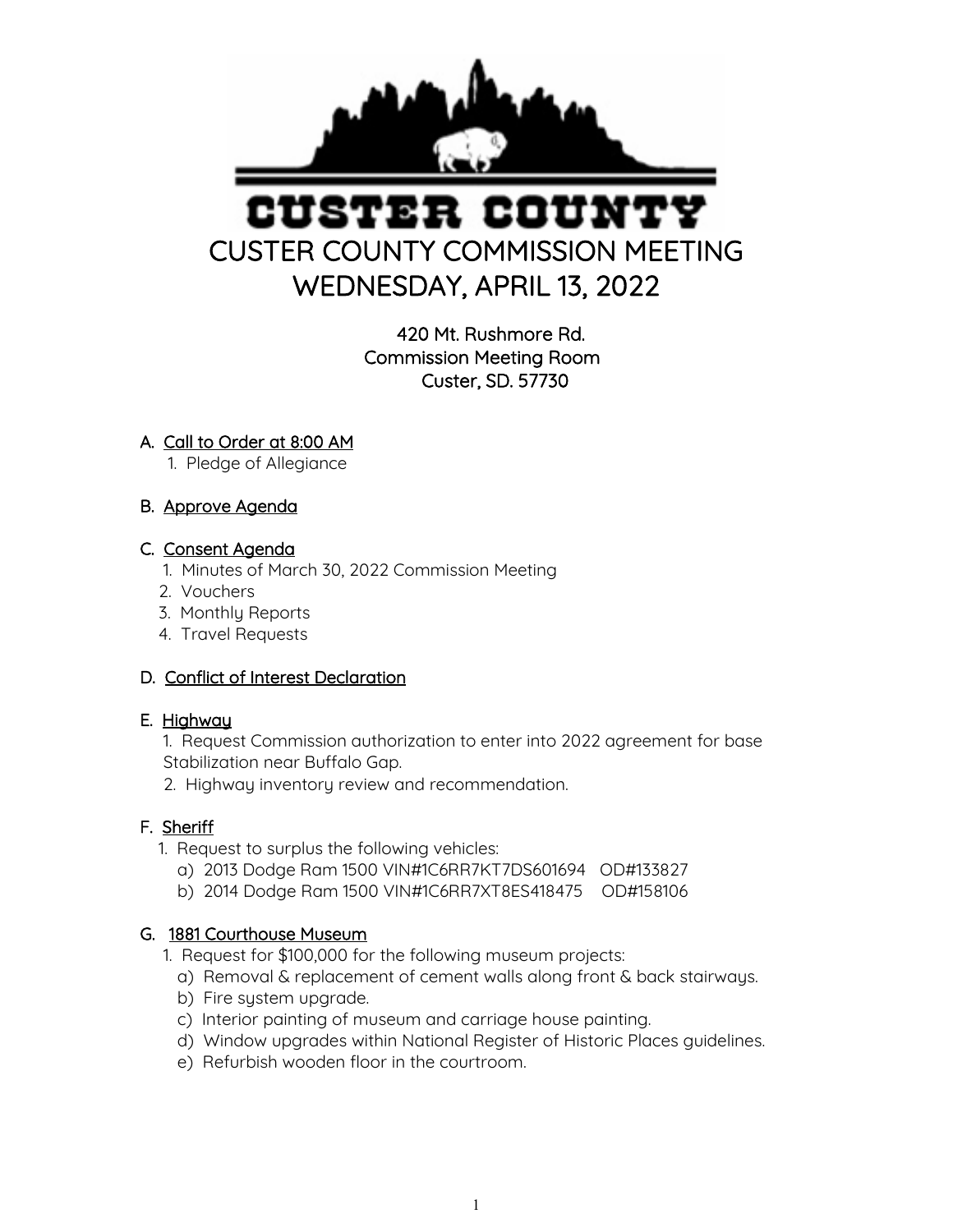# H. Planning

 1. Variance request to subdivide parcel into two tracts—Parcel No. 005184 & 005185; Bowen.

 2. Final Plat of Ferguson Tract West and Ferguson Tract East of Section 9, T6S, R4E, BHM Custer County, SD

3. Cell Tower Modification request—Parcel No. 15065; Kelley & Crown Castle, USA

#### I. Department of Equalization

1. Discuss Appeal dates and time allotments.

 2. Approve new hire of Caitlin Green as appraiser at a certified rate of \$16.54/hour beginning April 18, 2022.

3. Discuss reappraisal.

 4. Correct Abatement 2022-09A—change incorrect abatement amount of \$502.66 to \$692.14

 5. Correct Abatement 2022-10A—change incorrect abatement amount of \$496.76 to \$198.87.

#### J. Brian Hadrick/On-Sale Restaurant Liquor License

1. Request for/discuss potential On-Sale Restaurant Liquor License.

## K. Town of Hermosa

 1. Discuss current contract between Custer County Sheriff's Office and Town of Hermosa for law enforcement coverage.

## L. Veteran's Services

1. VSO, Todd Fish, to present Custer County VSO 1<sup>st</sup> Quarter, 2022 Report.

#### M. Emergency Management

- 1. Steve Esser to discuss Wabash Spring Fire and Alarms.
- 2. South Dakota Quarterly Report Single Signature Sheet OEM.

#### N. Public Comment

Meetings of the Board of Commissioners are open to the public. The audience will be allowed to comment on specific agenda items during the time allotted on the agenda for those items, according to established procedures of the

Commission. This is a time for members of the public to express concerns or discuss issues having relevance to the County. Anyone wishing to address the Commission during this time shall be asked to identify themselves. The number of presentations and time allotted to individuals may be limited by the Chairman and individuals shall refrain from discussing personalities. The Chairman, at his discretion, may recognize patrons at other times during the Board meeting. No action will be taken by the Commission on any issue raised without being first placed on a future agenda, by the Commission, to allow for proper notice.

# O. Commission

- 1. Approval of Purchase Agreement for Lot 8, Block 124, Custer City
- 2. Property Tax Committee: Mark Hartman—discussion of tax committee formation; advertise for lobbyist and funding.
- 3. Mail call—Letter from Robert Hoelscher, District Ranger, regarding FLPMA
- Commercial Mobile Radio Service Special Use Permit/Elk Mt. Fire Tower.
- 4. Meeting schedule
- 5. Meeting reports